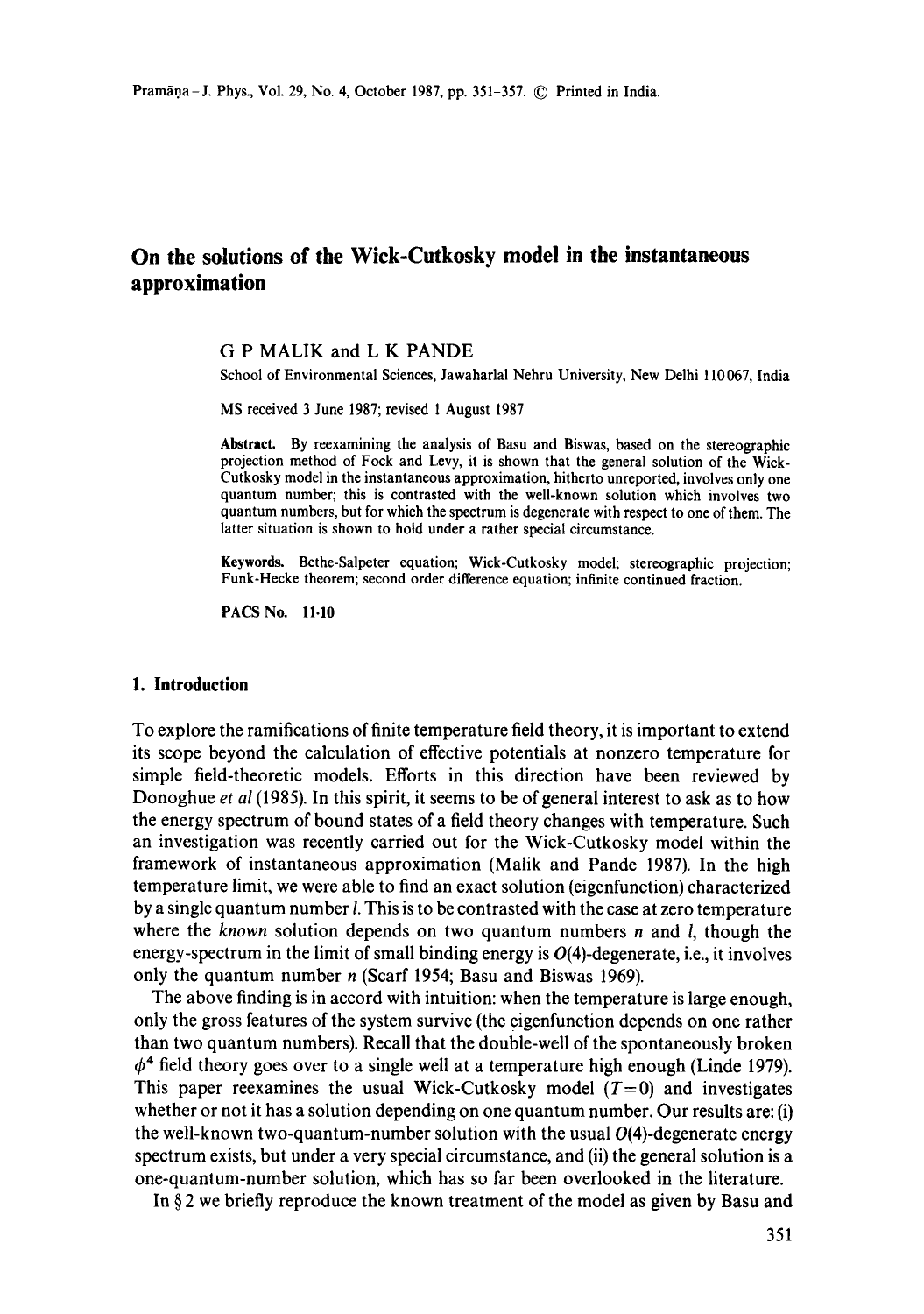Biswas (1969); its exclusion from this note would make no sense of our analysis in § 3, where it is shown how a careful treatment of the relevant difference equation leads to the solutions discussed above.

## **2. The model and its earlier analysis**

The equation describing the bound states of two equal mass scalar particles of mass m, interacting via the exchange of a zero mass scalar particle, is given in the Wick-Cutkosky model by

$$
\left[\left(\frac{P}{2}+p\right)^2+m^2\right]\left[\left(\frac{P}{2}-p\right)^2+m^2\right]\psi(p)=-\frac{i\lambda}{\pi^2}\int\frac{\mathrm{d}^4p'\psi(p')}{(p-p')^2-i\varepsilon}\tag{1}
$$

where  $P$  is the sum of the four-momenta of the external particles forming the bound state, p their relative four-momentum,  $\lambda$  the square of the coupling constant and  $\psi(p)$ the Bethe-Salpeter amplitude. We reproduce below Basu and Biswas's (1969) analysis of the above equation based on the method of Fock (1935) and Levy (1950).

Using the specialized frame

$$
P = (0, 0, 0, iE), \tag{2}
$$

and working in the instantaneous approximation, one can put (1) in the form

$$
S(\mathbf{p}) = -\frac{i\lambda}{\pi^2} \int \frac{\mathrm{d}^4 p'}{(\mathbf{p} - \mathbf{p}')^2} \frac{S(\mathbf{p}')}{[\mathbf{p}'^2 - (p'_0 + (E/2))^2 + m^2] [\mathbf{p}'^2 - (p'_0 + (E/2)^2 + m^2]},
$$
\n(3)

where

$$
S(\mathbf{p}) = \left[\mathbf{p}^2 - (p_0 + (E/2))^2 + m^2\right] \left[\mathbf{p}^2 - (p_0 - (E/2))^2 + m^2\right] \psi(p). \tag{4}
$$

After performing the  $p'_0$ -integration, and introducing the function  $\phi(p)$  given by

$$
\phi(\mathbf{p}) = \frac{S(\mathbf{p})}{(\mathbf{p}^2 + m^2)^{1/2} [\mathbf{p}^2 + m^2 - (E^2/4)]},
$$
\n(5)

one gets from (3):

$$
(\mathbf{p}^2 + m^2)^{1/2} (\mathbf{p}^2 + m^2 - (E^2/4)) \phi(\mathbf{p}) = \frac{\lambda}{2\pi} \int \frac{d^3 p' \phi(\mathbf{p}')}{(\mathbf{p} - \mathbf{p}')^2}.
$$
 (6)

Since this equation possesses  $O(3)$  symmetry, one can write,

$$
\phi(\mathbf{p}) = g(p) Y_l^m(\theta, \phi), \quad p \equiv |\mathbf{p}|. \tag{7}
$$

The angular integrations can now be easily performed; this leaves one with a onedimensional integral equation for the function  $g(p)$ , which, following Fock and Levy, can be projected onto the surface of a unit sphere in four dimensions. With the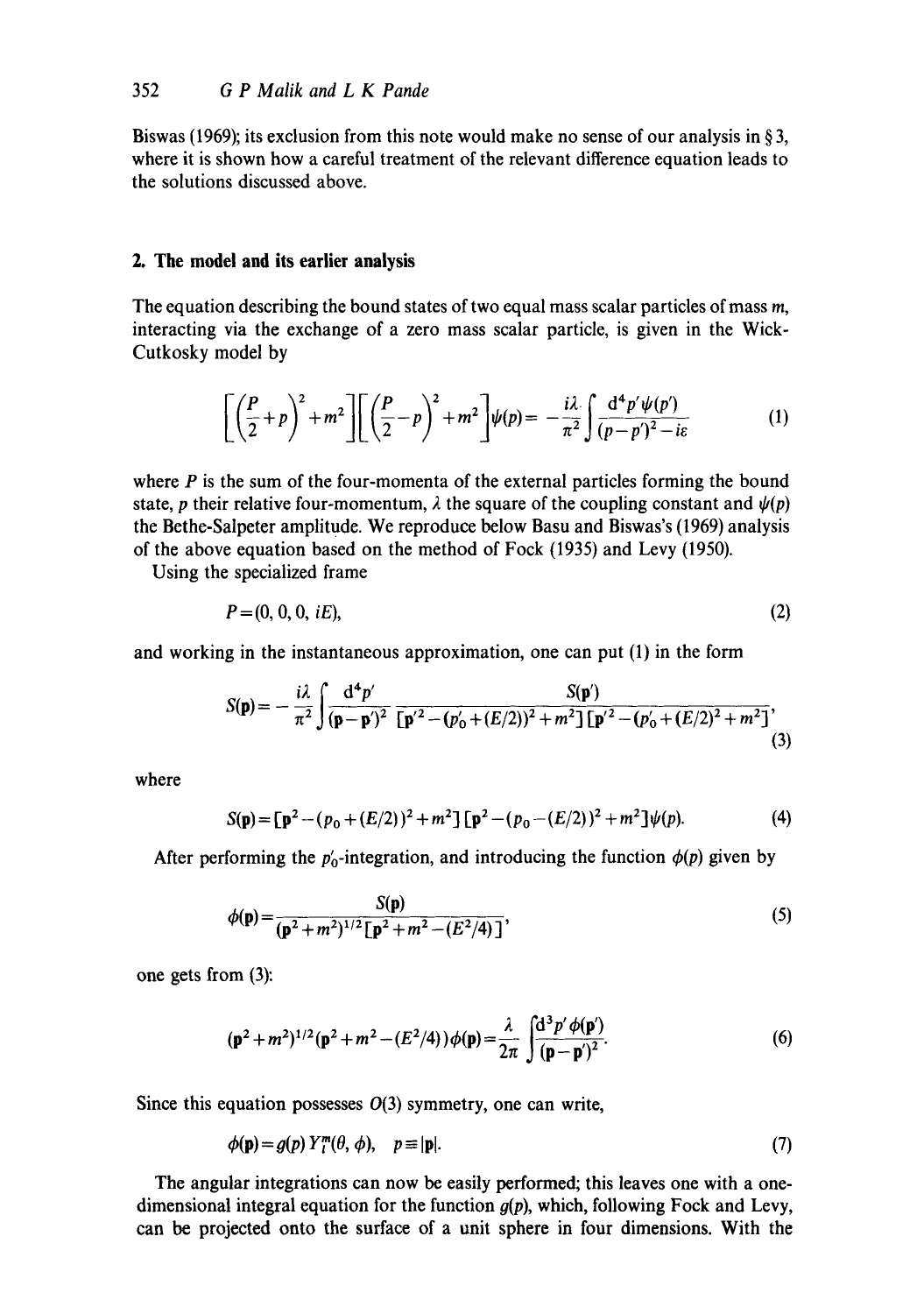definitions

$$
p = mc\rho, \quad c = (1 - \varepsilon^2)^{1/2}, \quad \varepsilon = E/2m \tag{8}
$$

and

$$
\alpha = \left(1 + \frac{c^2}{2}\right), \quad \beta = \left(1 - \frac{c^2}{2}\right), \quad \frac{v}{2\pi^2} = \frac{\lambda}{4\pi c m^2},\tag{9}
$$

one can introduce the Fock variables

$$
\rho = \tan \frac{\psi}{2}, \quad \rho' = \tan \frac{\psi'}{2} \tag{10}
$$

and the function  $f(\psi)$  defined by

$$
f(\psi) = \sec^4 \frac{\psi}{2} g\left(\tan \frac{\psi}{2}\right).
$$
 (11)

The desired integral equation is then given by

$$
(\alpha + \beta \cos \psi) f(\psi) = \frac{v}{2\pi^2} (1 + \cos \psi) \int \frac{\mathrm{d}\Omega' f(\psi') P_t(\cos \theta')}{2(1 - \cos \Theta)},
$$
(12)

where  $d\Omega'$  is the element of the solid angle in four dimensions and  $\Theta$  is the angle between two unit vectors of polar angles  $(\psi, 0, 0)$  and  $(\psi', \theta', \phi')$ . For a detailed derivation of this equation refer Basu and Biswas (1969) and Basu (1969, unpublished).

A solution of (12) is now attempted in the form

$$
f(\psi) = \sum_{k=0}^{\infty} a_k P_{n+k,1}^{(2)}(\cos \psi), \quad n \ge l,
$$
 (13)

where the  $P_{n, l}^{(2)}(\cos \psi)$  are defined in terms of the Gegenbauer polynomials  $C_n^l(\cos \psi)$  by the relation

$$
P_{n, l}^{(2)}(\cos \psi) = \frac{1}{n+1} \sin^l \psi \ C_{n-l}^{l+1} (\cos \psi). \tag{14}
$$

On using the Funk-Hecke theorem (Erdelyi 1953) for integral equations in the form

$$
\int \frac{P_{n,1}^{(2)}(\cos \psi') P_l(\cos \theta')}{2(1 - \cos \Theta)} = \lambda_n P_{n,1}^{(2)}(\cos \psi),\tag{15}
$$

where

$$
\lambda_n = \frac{2\pi^2}{n+1},\tag{16}
$$

and the recurrence relation

$$
\cos\psi P_{n, l}^{(2)}(\cos\psi) = \frac{(n+2)(n-l+1)}{2(n+1)^2} P_{n+1, l}^{(2)}(\cos\psi) + \frac{n(n+l+1)}{2(n+1)^2} P_{n-1, l}^{(2)}(\cos\psi),
$$
 (17)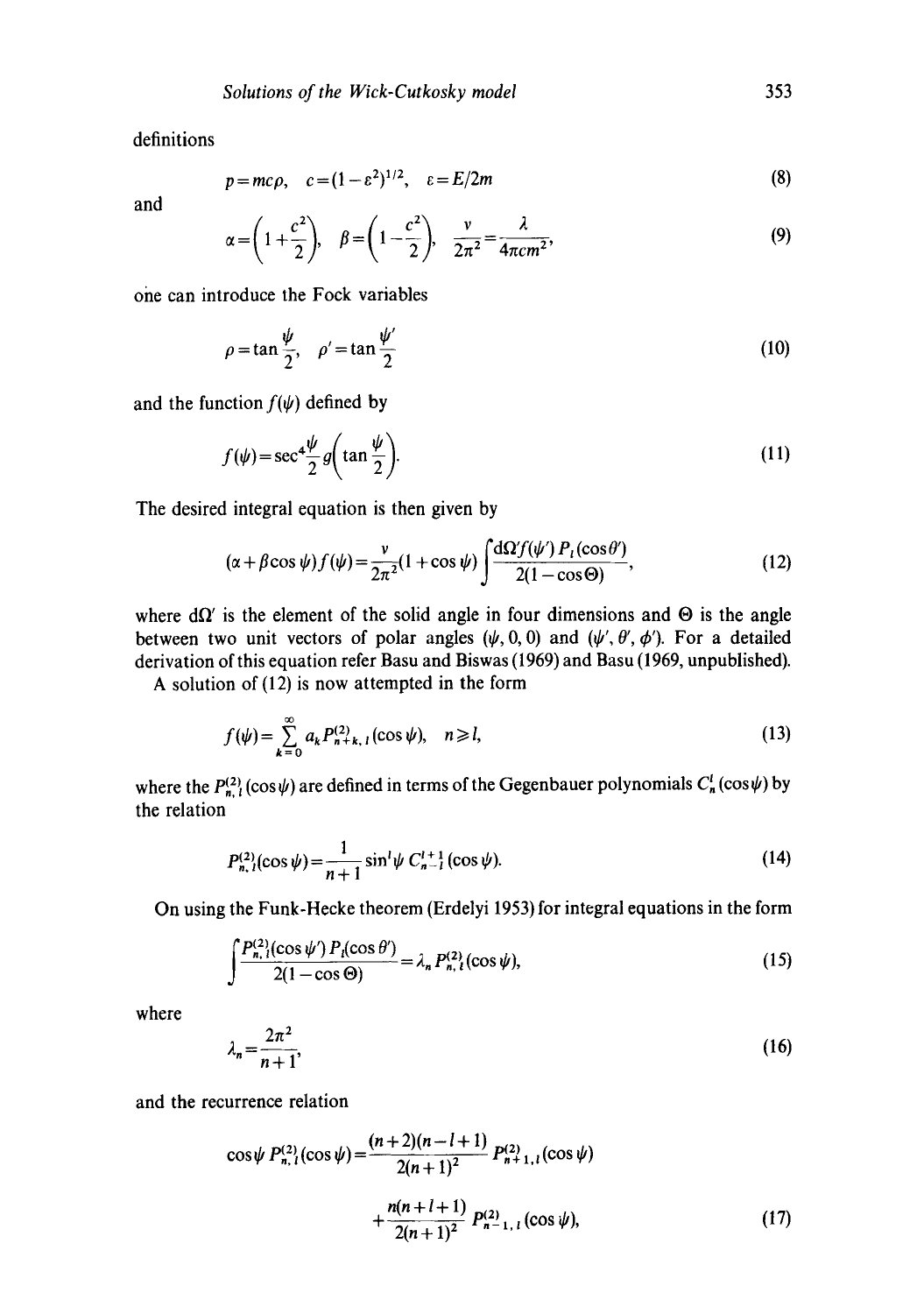one can easily reduce (12) to:

$$
\sum_{k=0}^{\infty} \left( \alpha - \frac{v}{n+k+1} \right) a_k P_{n+k, l}^{(2)}(\cos \psi)
$$
  
+ 
$$
\sum_{k=1}^{\infty} \left( \beta - \frac{v}{n+k} \right) \frac{(n+k+1)(n+k-l)}{2(n+k)^2} a_{k-1} P_{n+k, l}^{(2)}(\cos \psi)
$$
  
+ 
$$
\sum_{k=-1}^{\infty} \left( \beta - \frac{v}{n+k+2} \right) \frac{(n+k+1)(n+k+l+2)}{2(n+k+2)^2} a_{k+1} P_{n+k, l}^{(2)}(\cos \psi) = 0.
$$
 (18)

Since  $P_{n,1}^{(2)}(\cos \psi)$  is nonvanishing for all  $n \ge l$ , (18) is equivalent to the following set of equations

$$
\left(\beta - \frac{v}{n+1}\right) \frac{n(n+l+1)}{2(n+1)^2} a_0 P_{n-1,\,l}^{(2)}(\cos \psi) = 0 \tag{19}
$$

$$
\left(\beta - \frac{v}{n+2}\right) \frac{(n+1)(n+l+2)}{2(n+2)^2} a_1 + \left(\alpha - \frac{v}{n+1}\right) a_0 = 0 \tag{20}
$$

and

$$
M_k a_{k+1} + L_k a_k + K_k a_{k-1} = 0; \quad k \ge 1,
$$
\n(21)

where

$$
M_k = \left(\beta - \frac{v}{n+k+2}\right) \frac{(n+k+1)(n+k+l+2)}{2(n+k+2)^2},
$$
  

$$
L_k = \left(\alpha - \frac{v}{n+k+1}\right)
$$
 (22)

and

$$
K_k = \left(\beta - \frac{v}{n+k}\right) \frac{(n+k+1)(n+k-l)}{2(n+k)^2}.
$$

Further, (20) and (21) can be put together into the form

$$
M_k a_{k+1} + L_k a_k + K_k a_{k-1} = 0; \quad k \ge 0,
$$
\n(23)

with the boundary condition

$$
a_{-1} = 0.\t(24)
$$

## 3. Investigation of the condition for the existence of the nontrivial solutions of the **difference equation, etc.**

The criteria for the existence of nontrivial solutions of (19) and (23) determine the energy eigenvalue problem. In the earlier analysis, in essence, the former of these equations seems to have been totally overlooked. In this manner, using a theorem of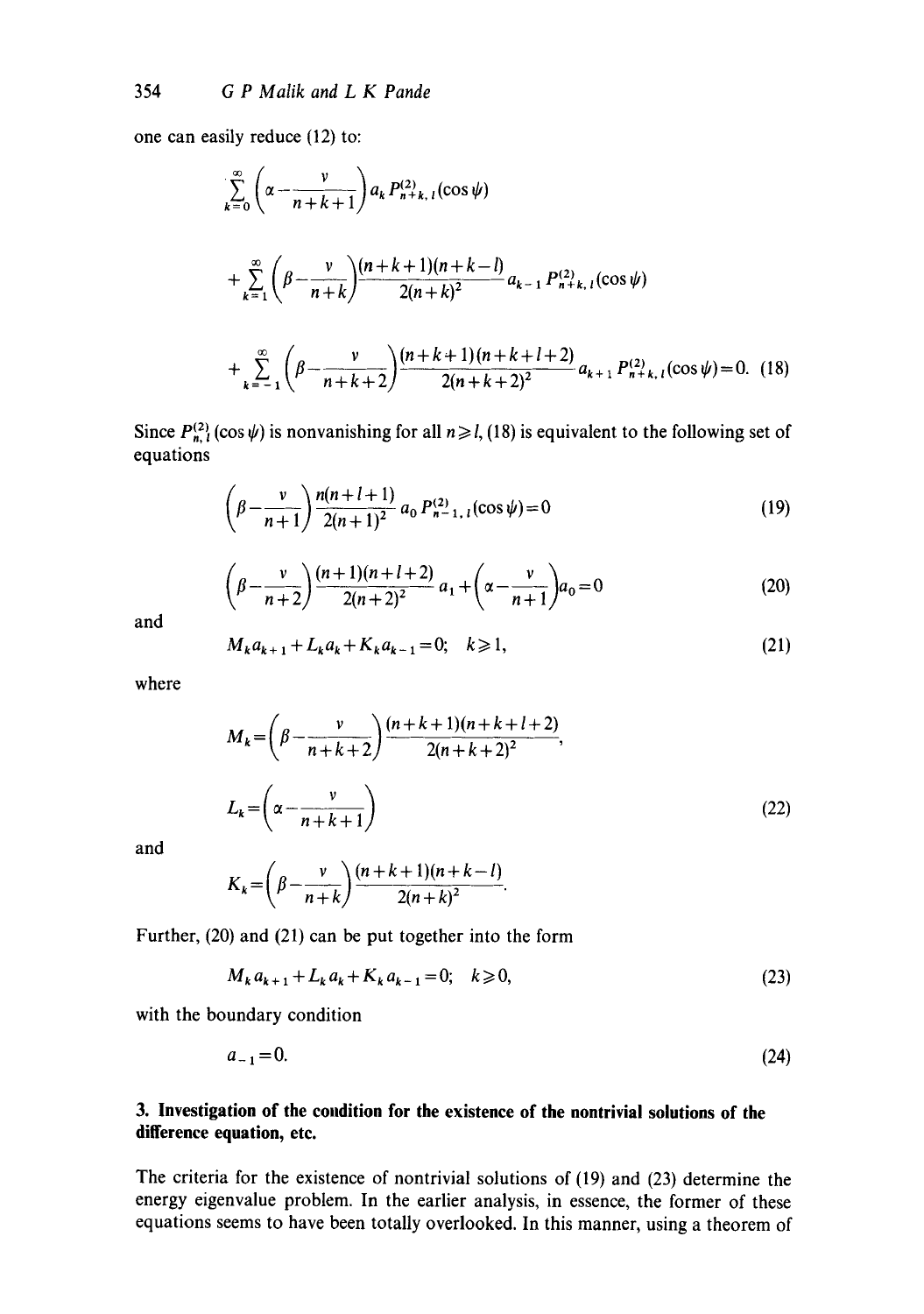Poincar6 and an identity due to Thiele, Basu and Biswas (1969) obtained the condition for the existence of a nontrivial solution of the difference equations (23) in the form of an infinite continued fraction:

$$
\frac{L_0}{M_0} = \frac{(K_1/M_1)}{(L_1/M_1) - \frac{(K_2/M_2)}{(L_2/M_2)}} - \dots
$$
  

$$
\equiv I(\lambda, \alpha, \beta, n, l).
$$
 (25)

An elementary and intuitive derivation of this expression has been given elsewhere (Malik and Pande 1987) and will not be repeated here.

For (25) to have a meaning, one must first ensure through (19) that  $a_0 \neq 0$ . This necessitates distinguishing between two cases i.e.  $n > l$  and  $n = l$ .

#### *Case* (i):  $n > l$

(a) In this case  $P_{n-1, l}^{(2)} \neq 0$ , and if  $[\beta - v/(n + 1)] \neq 0$ ,  $a_0 = 0$ . Equation (20) now implies that  $a_1 = 0$ , if  $[\beta - v/(n + 2)] \neq 0$ . The first of (21) then leads to  $a_2 = 0$ , if  $[\beta - v/(n + 3)] \neq 0$ . Similarly,  $a_k=0$  for all  $k\geq 0$  if  $\left[\beta-v/(n+k+1)\right]\neq 0$ . Equation (25) is thus rendered meaningless. On the other hand, for example, let  $[\beta-v/(n+2)] = 0$ ; now  $a_1 \neq 0$ . This implies that the assumed solution is of the form [see (13)]

$$
f(\psi) = a_1 P_{n+1, l}^{(2)} + a_2 P_{n+2, l}^{(2)} + \ldots
$$

Now, however, the substitution of this solution into (12) will yield-via the Funk-Hecke theorem and the use of the recurrence relation (17)-a term on the right hand side of the form  $P_{n,l}^{(2)}$  which is absent on the left hand side. Thus, in either of the cases considered, there is no solution.

(b) Even when  $P_{n-1, l}^{(2)} \neq 0$ , one can ensure that  $a_0 \neq 0$  through the relation

$$
\left(\beta - \frac{\nu}{n+1}\right) = 0.\tag{26}
$$

This leads to the result  $K_1 = 0$ , so that (25) reduces to

$$
\frac{L_0}{M_0} = 0,\t\t(27)
$$

implying

$$
\left(\alpha - \frac{v}{n+1}\right) = 0.\tag{28}
$$

Equation (23) then leads to

 $a_1 = a_2 = a_3 = \ldots = 0$ . (29)

The series solution given in (13) then shrinks to

$$
f(\psi) = a_0 \ P_{n,1}^{(2)}(\cos \psi). \tag{30}
$$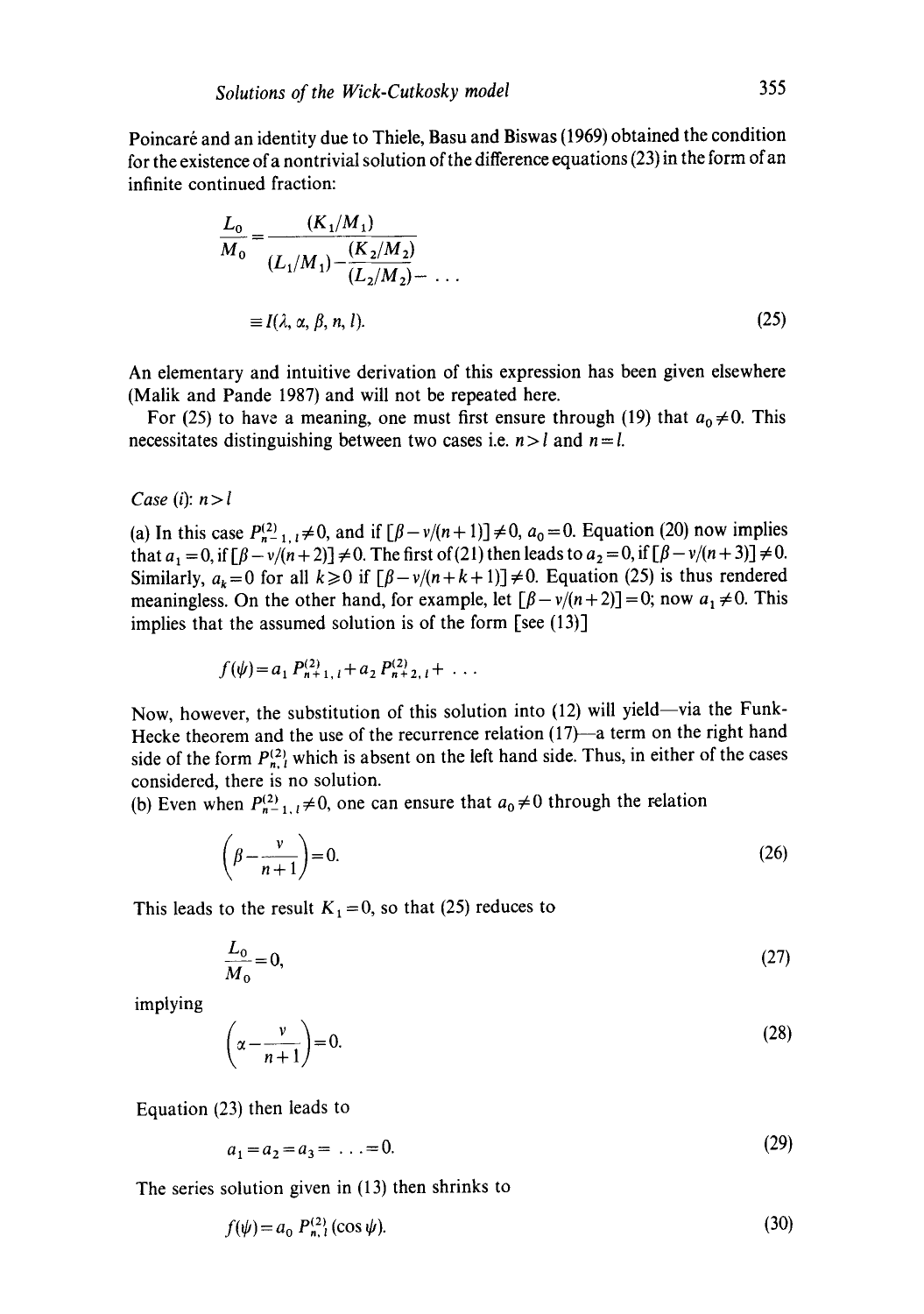Further,  $(9)$ ,  $(26)$  and  $(28)$  now imply

$$
\alpha = \beta = \frac{v}{n+1} = 1,\tag{31}
$$

so that (12) itself gets simplified to

$$
f(\psi) = \frac{v}{2\pi^2} \int \frac{f(\psi') P_I(\cos \theta') d\Omega'}{2(1 - \cos \Theta)},
$$
\n(32)

and it is simple to check that (30) indeed is its solution. The corresponding spectrum is given by

$$
v = \frac{\lambda \pi}{2cm^2} = n + 1,\tag{33}
$$

which is the standard  $O(4)$ -degenerate result found by Scarf (1954), and Basu and Biswas (1969). Thus, this two-quantum-number solution (albeit degenerate in the energy spectrum with respect to one quantum number) exists under the rather stringent condition given by (31), which corresponds to the limit  $c^2 \ll 1$ . In this limit, of course, the results (30) and (33) could have been obtained directly from (12), without going through the derivation of the infinite continued fraction in (25).

*Case* (ii):  $n = l$ .

In this case, in (19),

$$
P_{n-1, l}^{(2)}(\cos \psi) = P_{l-1, l}^{(2)}(\cos \psi) = 0,
$$
\n(34)

and we do not have to impose (26) for  $a_0$  to be nonzero. With the substitution  $n = l$ , (23) then enables one to calculate all the other  $a_k$ 's  $(k>0)$  in terms of  $a_0$ . Indeed, the same substitution is to be made in (25), so that we have

$$
\frac{L_0(n=l)}{M_0(n=l)} = I(\lambda, \alpha, \beta, n=l, l). \tag{35}
$$

This equation expresses the binding energy (per unit mass)  $c$ , which appears in it through  $\alpha$  and  $\beta$ , as a function of the coupling constant  $\lambda$  and the quantum number l, and thus represents the discrete bound state spectrum of the model under consideration. Recalling the definition of  $I(\lambda, \alpha, \beta, n, l)$  given in (25), one may remark that the expression for c in terms of  $\lambda$  and l may be calculated to any desired accuracy by using standard numerical methods. We wish to emphasize, however, that the general solution of the problem under investigation involves only one quantum number, i.e. not only are the energy levels characterized by one quantum number, but so also is the eigenfunction, since with  $n = l$ , (13) reads

$$
f(\psi) = \sum_{k=0}^{\infty} a_k P_{l+k, l}^{(2)}(\cos \psi),
$$
 (36)